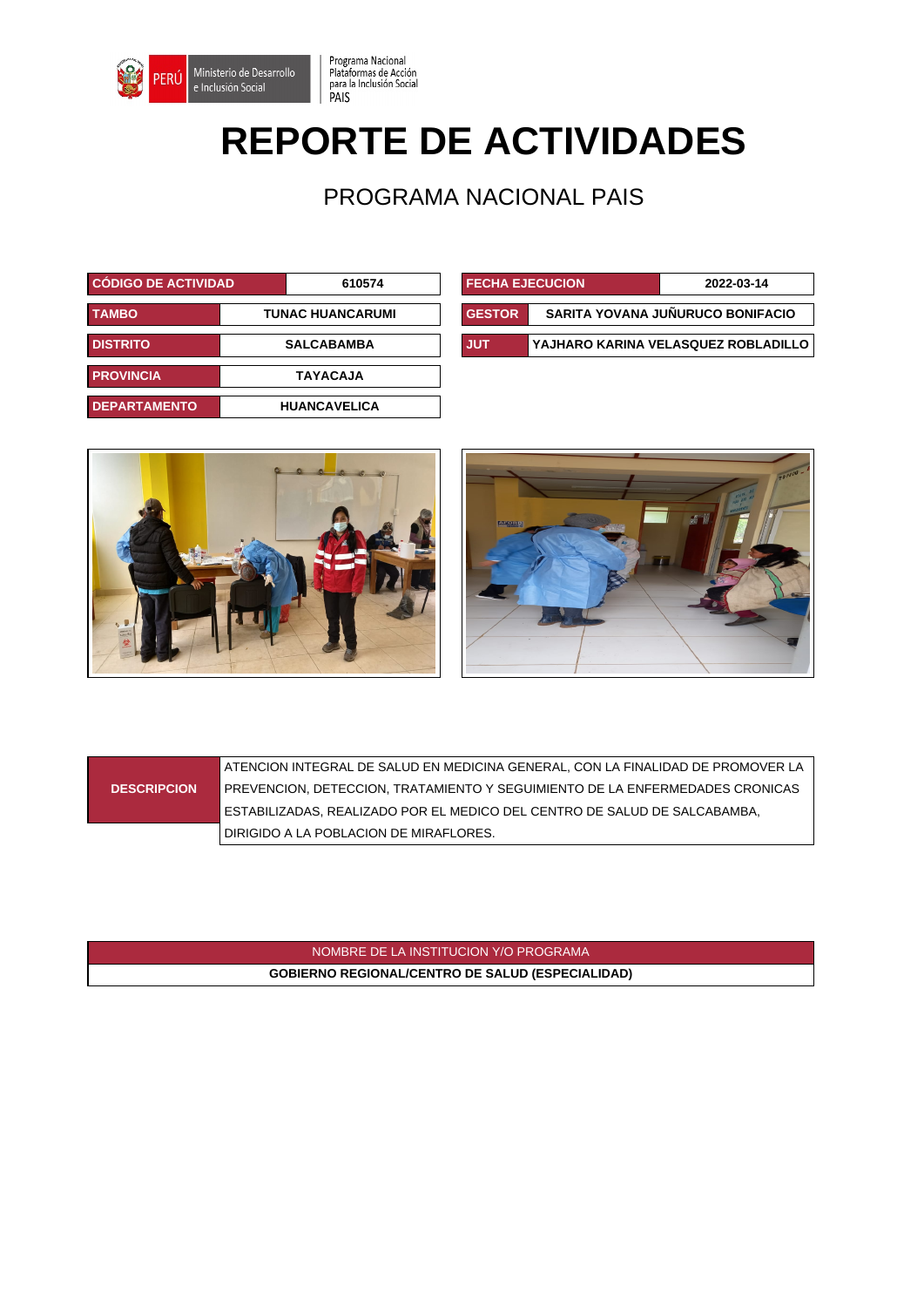

## **FUNCIONARIOS QUE PARTICIPARON EN LA ACTIVIDAD**

| $N^{\circ}$ | <b>NOMBRES</b> '                         | <b>CARGO</b>           | ENTIDAD                     |
|-------------|------------------------------------------|------------------------|-----------------------------|
|             | <b>I IVANOVICH GENARO LLIUYA MORALES</b> | <b>MEDICO CIRUJANO</b> | <b>CENTRO DE SALUD (ESP</b> |

## **PARTICIPANTES DE LA ACTIVIDAD**

| $N^{\circ}$      | <b>NOMBRES</b>                 | <b>APELLIDOS</b>           | <b>CENTRO POBLADO</b>      |
|------------------|--------------------------------|----------------------------|----------------------------|
| $\mathbf{1}$     | <b>ROBINSON FRANK</b>          | <b>CAMPOS ORDOA'EZ</b>     | <b>MIRAFLORES</b>          |
| $\boldsymbol{2}$ | <b>RONY</b>                    | <b>REVOLLAR CRISOSTOMO</b> | <b>NUEVA ESPERANZA</b>     |
| 3                | <b>JHOJAN RUSBEL</b>           | <b>PEREZ ROBERTO</b>       | <b>NUEVA ESPERANZA</b>     |
| 4                | <b>NELY FENAYDA</b>            | <b>CHUCO MORALES</b>       | <b>TUNAC</b>               |
| 5                | <b>CYNTHIA IRIS</b>            | <b>REBOLLAR MONTALVAN</b>  | <b>NUEVA ESPERANZA</b>     |
| 6                | <b>YESENIA NANCY</b>           | <b>CASTRO SULLCA</b>       | <b>MIRAFLORES</b>          |
| $\overline{7}$   | <b>YENY MELAIDE</b>            | <b>RAMOS DE LA CRUZ</b>    | <b>SANTA ROSA DE PALCA</b> |
| 8                | <b>GABY</b>                    | <b>CAMPOS MALLMA</b>       | <b>MIRAFLORES</b>          |
| 9                | <b>JAVIER</b>                  | <b>ASTO CHAVEZ</b>         | <b>NUEVA ESPERANZA</b>     |
| 10               | <b>MOISÉS ABRAHAM</b>          | <b>SINCHE CAMPO</b>        | <b>MIRAFLORES</b>          |
|                  | 11   POOL ALEXANDER            | <b>ORELLANA GARCIA</b>     | <b>SANTA ROSA DE PALCA</b> |
|                  | 12   ROSALINA MARIA            | <b>CLEMENTE QUISPE</b>     | <b>MIRAFLORES</b>          |
|                  | 13   LILIANA VASELISA          | <b>RAMOS GUTIERREZ</b>     | <b>MIRAFLORES</b>          |
|                  | 14   FIDELIA                   | <b>HINOSTROZA PERALTA</b>  | <b>MIRAFLORES</b>          |
|                  | <b>15   FLORA CELEDONIA</b>    | <b>ROMERO QUISPE</b>       | <b>MIRAFLORES</b>          |
|                  | <b>16   GRACIELA MEGUELINE</b> | <b>HUILLCA CAMPO</b>       | <b>MIRAFLORES</b>          |
|                  | <b>17   MELODY SUSANA</b>      | <b>RAMOS PONGO</b>         | <b>SANTA ROSA DE PALCA</b> |
|                  | 18   ULISES JHULIÑO            | <b>ORELLANA RAMOS</b>      | <b>TUNAC</b>               |
|                  | <b>19 JEFER ISAC</b>           | <b>CHUCO CAMPOS</b>        | <b>SANTA ROSA DE PALCA</b> |
| 20               | <b>JAVIER</b>                  | <b>CLEMENTE RAMOS</b>      | <b>MIRAFLORES</b>          |
|                  | 21   MIACENIA                  | <b>CASTRO CAMPO</b>        | <b>MIRAFLORES</b>          |
|                  | <b>22 YASMIN BLANCA</b>        | <b>CASTRO SULLCA</b>       | <b>MIRAFLORES</b>          |
|                  | <b>23 YOSELIN ROSY</b>         | <b>RAMOS HUILLCA</b>       | <b>MIRAFLORES</b>          |
| 24               | <b>DARIA GRISELDA</b>          | ORDOÄ'EZ LEON              | <b>MIRAFLORES</b>          |
|                  | <b>25   CARLOS MAGNO</b>       | <b>CASTRO GARCIA</b>       | <b>MIRAFLORES</b>          |
|                  | <b>26 JEKLER BRAYAN</b>        | <b>RIVEROS ORDOA'EZ</b>    | <b>MIRAFLORES</b>          |
| 27               | <b>VEDIBIA CRISTINA</b>        | <b>PEREZ ROBERTO</b>       | <b>NUEVA ESPERANZA</b>     |
|                  | 28   RUTH YANINA               | <b>ASTO CAMPO</b>          | <b>MIRAFLORES</b>          |
|                  | 29   YESMIT ROSSANA            | ORDOÃ'EZ PUENTE            | <b>NUEVA ESPERANZA</b>     |
|                  | <b>30   TEODORA BACILIA</b>    | <b>CAMPO DE HUILLCA</b>    | <b>MIRAFLORES</b>          |
|                  | 31 ROGER CLAUDIO               | <b>CHAVEZ REVOLLAR</b>     | <b>MIRAFLORES</b>          |
|                  | <b>32   RUBEN</b>              | <b>GARCIA GUTIERRES</b>    | <b>MIRAFLORES</b>          |
|                  | 33   KARINA ANGELICA           | <b>HUILLCA CHAVEZ</b>      | <b>MIRAFLORES</b>          |
|                  | <b>34 JUNIOR CELESTINO</b>     | ORDOÂ'EZ DE LA CRUZ        | <b>NUEVA ESPERANZA</b>     |
|                  | 35   MARIO JUAN                | <b>ASTO PUENTE</b>         | <b>NUEVA ESPERANZA</b>     |
|                  | <b>36   KEVIN WILDER</b>       | <b>MUÃ'OZ RAMOS</b>        | <b>NUEVA ESPERANZA</b>     |
|                  | <b>37 JORGE LUIS</b>           | <b>RAMOS ORTIZ</b>         | <b>MIRAFLORES</b>          |
|                  | 38 ZOSIMO                      | <b>MAYTA RAMOS</b>         | <b>SANTA ROSA DE PALCA</b> |
|                  | $39$ RUBY                      | <b>PÄ%REZ ROMERO</b>       | <b>YURAC YACU</b>          |